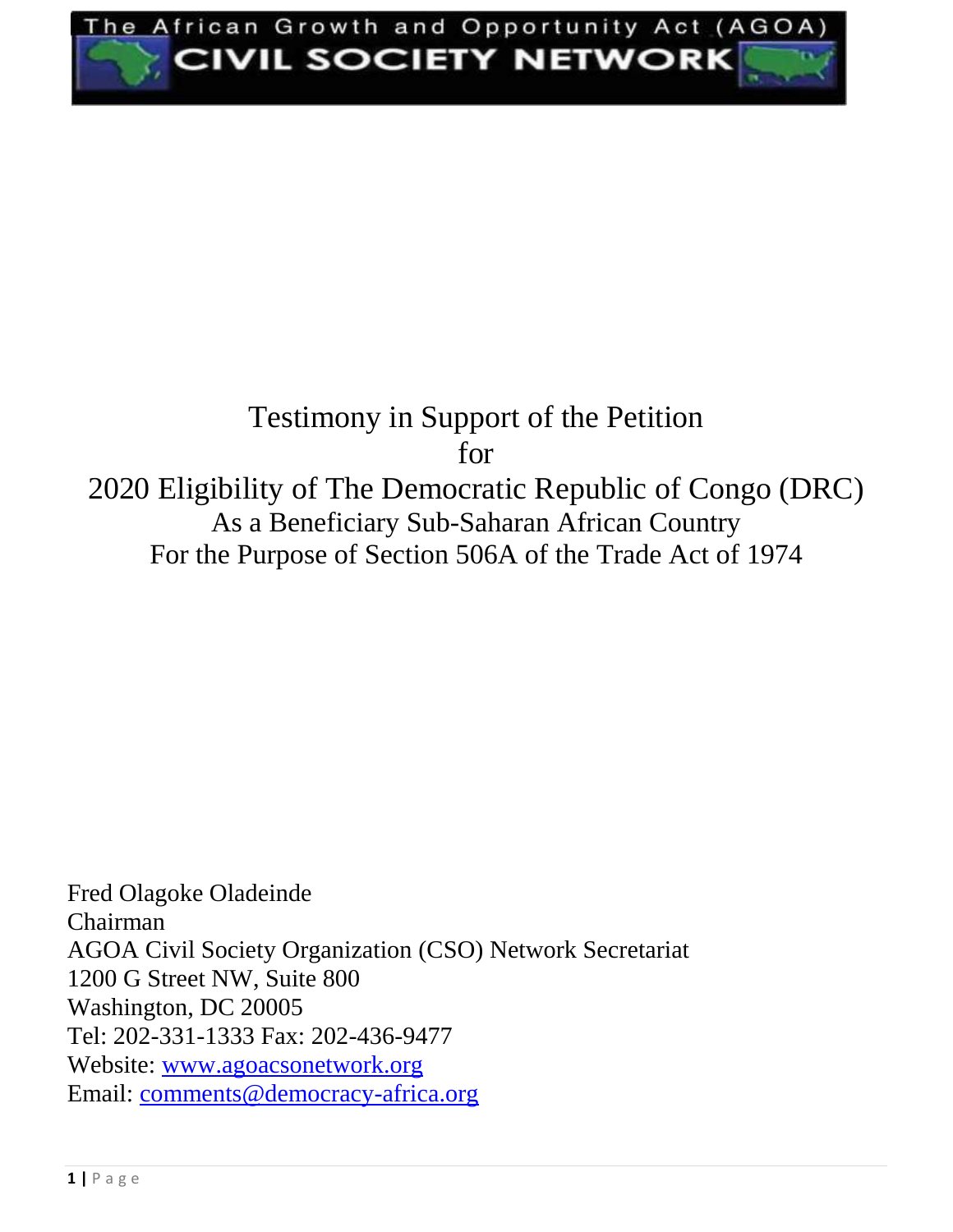## The African Growth and Opportunity Act (AGOA **CIVIL SOCIETY NETWORK**

Mr. Chairman, and members I come before this honorable committee, today, representing members of the AGOA Civil Society Organization Network in the United States and across sub-Saharan Africa, including, the 39 currently AGOA eligible countries, to testify in support of the petitions of the people and the Government of the Democratic Republic of Congo (DRC) to become a beneficiary sub-Saharan African country after having been suspended by the President of the United States pursuant to section 506 A (a) (3) of the Trade Act of 1974 on January 1, 2011.

My name is Fred Olagoke Oladeinde, and I am Chairman of the AGOA Civil Society Organization (CSO)Network Secretariat [www.agoacsonetwork.org](http://www.agoacsonetwork.org/) The AGOA CSO Network is a consortium of non- governmental organizations (NGO's), micro, small to medium-sized businesses, chambers of commerce and various other groups and individuals in the United States and Africa that are committed to the useful application of the African Growth and Opportunity Act (AGOA) for the benefits of American and African people. The AGOA CSO Network's focus is on increasing the volume and quality of African products under AGOA, and educating stakeholders on both sides of the Atlantic Ocean on the benefits of AGOA.

The Network was established by the 102 member organizations from the United States, Mauritius, South Africa, Nigeria, Kenya, Namibia, Mali, Lesotho, and the Democratic Republic of the Congo that were in attendance during the AGOA Civil Society Forum on January 17, 2003, in Phoenix, Mauritius.

Mr. Chairman, and members, specifically, I am here to support petitions presented to this honorable committee by: Reverend Milenge Mwenelwata, President, AGOA Civil Society Network Chapter in the Democratic Republic of the Congo (DRC); Dr. Ngoie Joel Nshisso, International Business and Management Consultant, and member, AGOA Civil Society Organization Network Secretariat on behalf of the Government of the Democratic Republic of the Congo and the call letter to President Donald J. Trump that was submitted by Richie Lontulungu, Executive Director, Higher Academy of the Congolese Civil Society.

The said petitions clearly state pertinent details of the Democratic Republic of Congo's AGOA history, i.e., designated as AGOA eligible by President Bill Clinton in 2003, and terminated as a beneficiary sub- Saharan African country by President Barak Obama on January 1, 2011, because of human rights violation, specifically, for the use of child soldiers and sexual violence as a weapon of war.

The extent of verifiable and compelling information provided by the three mentioned organizations regarding DRC's advancement since being terminated from the list of AGOA eligible sub-Saharan African countries, coupled with democratic gains made in DRC in the